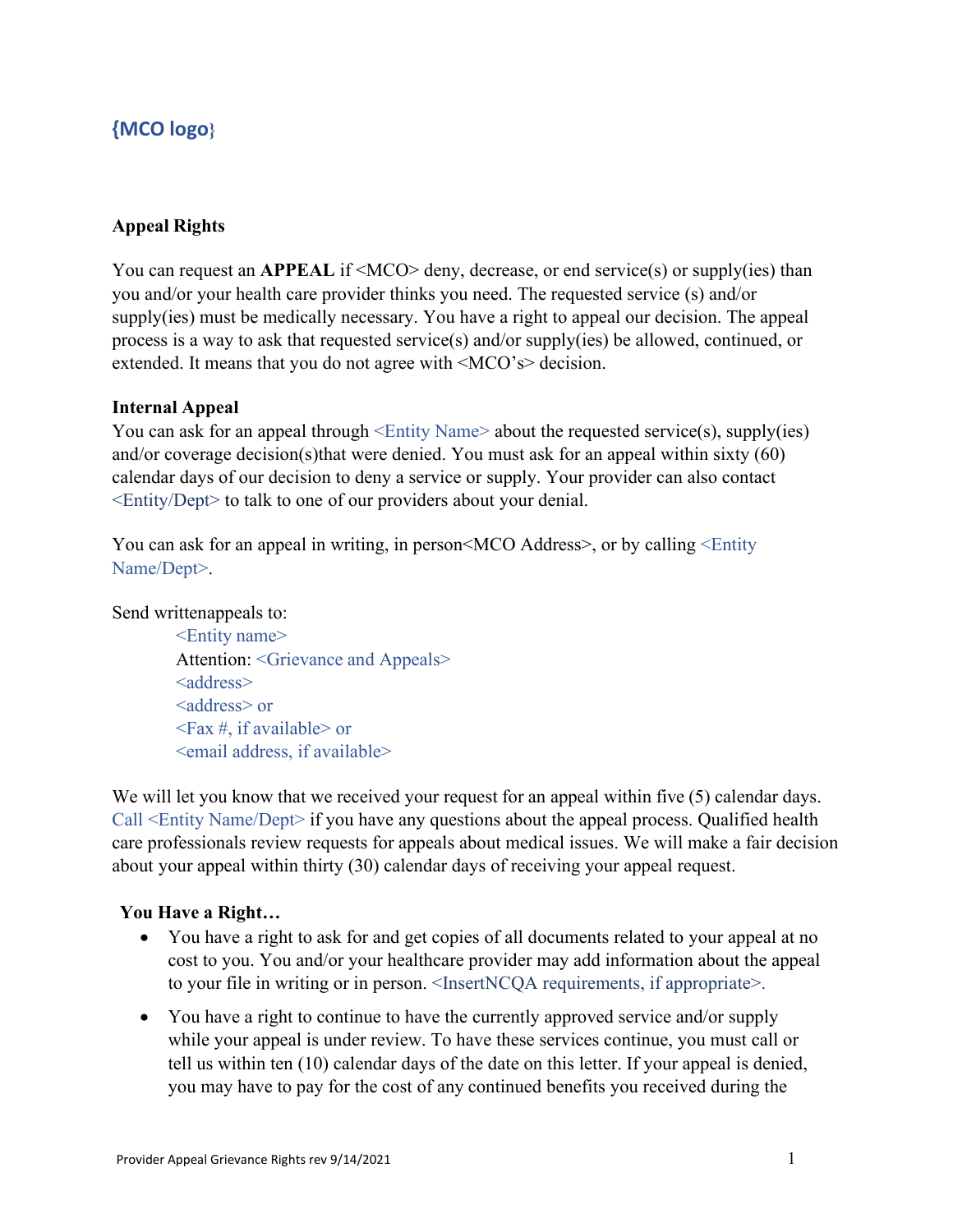appeal process. If your appeal is approved and you did not request services be continued while your appeal was being decided, we will authorize or provide requested services within seventy-two (72) hours of appeal decision.

- You have a right to a fast (expedited) appeal if your provider feels a delay in receiving services(s), supply(ies) or treatment(s) might be harmful, a risk to your life or cause you severe pain. You or whoever you ask to represent you should call <Entity Name/Dept> to request a fast (expedited) appeal. We will decide about your fast (expedited) appeal within seventy-hour (72) hours of receiving your request. If we deny your request for a fast (expedited) appeal, <MCO> will notify you. You have a right to file a **GRIEVANCE** if you disagree.
- If more information is needed, <MCO> will call you within two (2) calendar days to let you know that we need more time to review your appeal. We may extend our review time for up to fourteen (14) calendar days. If you disagree with our decision to take more time, you may file a Grievance with us. If wedeny your request for a fast appeal, we will answer your appeal within 30 calendar days.

# **Can Someone Else Appeal for Me?**

Yes, your provider, lawyer, or someone else you authorize can ask for an appeal for you. First, fill out an *Authorized Representative Form*. You can get the form from <Entity Name/Dept/website> or call <MCO #>. We must complete form before we can talk to the person you've asked to handle your appeal. The *Authorized Representative Form* is good for one year from the date you sign it.

**External Appeal/Review** f you disagree with the appeal decision from <Entity Name>, you can ask for an external appeal through an Independent Review Organization (IRO). External appeals are for medical reviews only. Requests for an external appeal by an Independent Review Organization must be received within four (4) months of the decision of your appeal. Call <Entity Name/Dept> for help with or instructions on how to file an external appeal.

# **State Fair Hearing**

You also have the right to request a State Fair Hearing within one hundred and twenty (120) calendar days of the appeal decision. You must go through <MCO> internal appeal process first. If the State Fair Hearing appeal is denied, you may have to pay for the continued service(s)and/or supply(ies) you received. You may ask for an external appeal and a State Fair Hearing at the same time. To request a State Fair Hearing:

- Call 401-462-2132 (TDD 401-462-3363), after you have finished  $\leq$  Entity Name>'s internalprocess, or
- Fax your request to 401-462-0458, or
- Email your request to [OHHS.AppealsOffice@ohhs.ri.gov](mailto:OHHS.AppealsOffice@ohhs.ri.gov) or
- Mail your request to EOHHS Appeals Office, Virks Building, 3 West Road,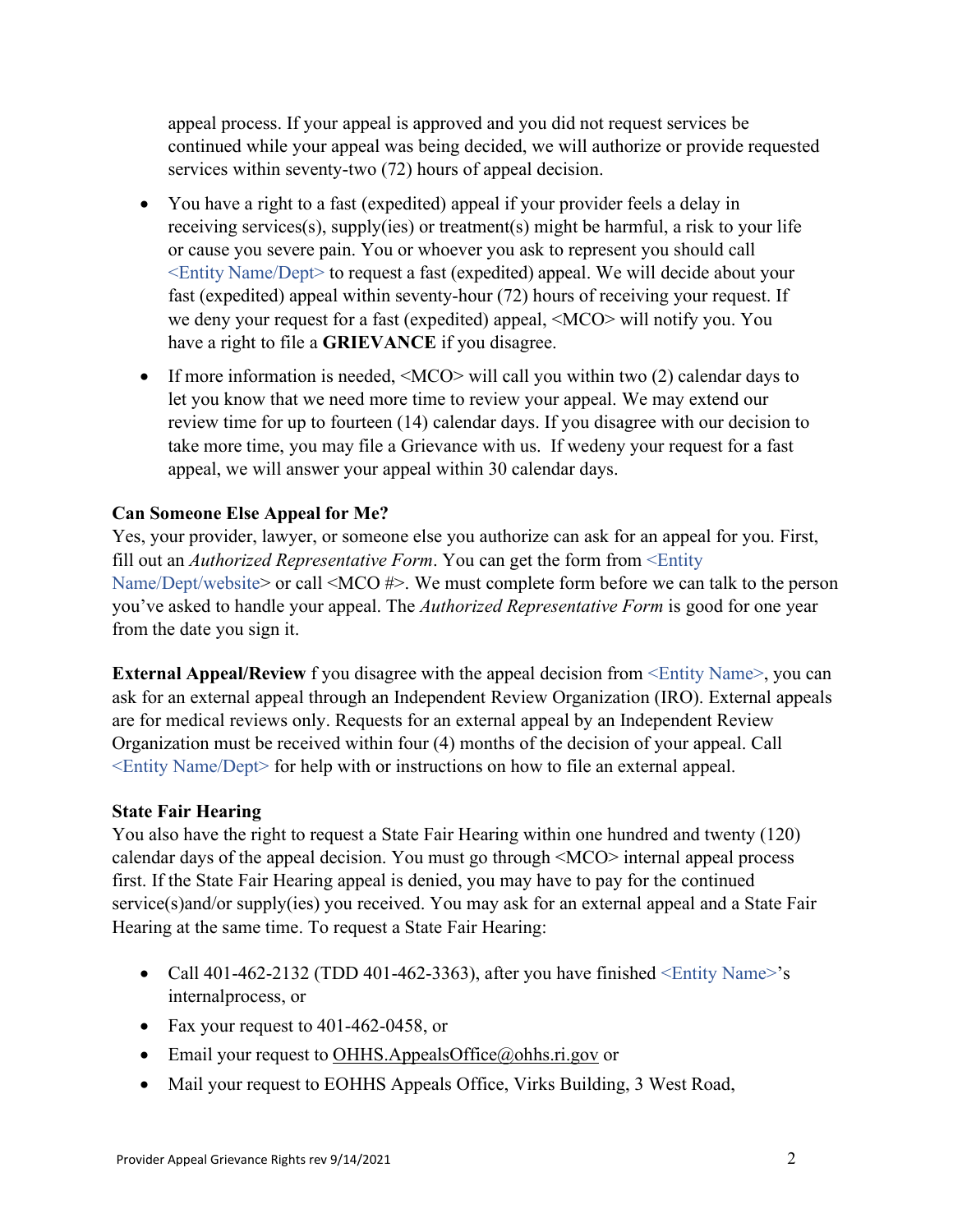Cranston, RI02920.

# **You Can File a Complaint about the Appeals Process**

You can also file a complaint at any time during the appeal process with the Office of the Health Insurance Commissioner (OHIC) through their consumer helpline:

RIREACH 1210 Pontiac Avenue Cranston, RI 02920 Telephone: 1-855-747-3224 (1-855-RIREACH) Website: [www.rireach.org](http://www.rireach.org/) Email: [rireach@ripin.org](mailto:rireach@ripin.org)

# **How to File a Grievance**

You may file a grievance at any time. A grievance is a complaint about your care or dissatisfaction about anything other than a service not being covered. Examples of a grievance include:

- Not being happy with the way we responded to your complaint.
- Our asking for more time to make an authorization decision.
- You have concerns about quality of care or services provided.
- You feel a provider, or their employee was rude, or you feel a provider did not respectyour member rights.

We will respond to your grievance within ninety (90) calendar days. Sometimes we need more information or time to decide. If we need more time, we will contact you to let you know.

You or your authorized representative can file a grievance in writing or over the phone at any time. If you want someone else to file a grievance for you, you will need to fill out an Authorized Representative form. Get this form from <Entity Name/website> and send it back to <where to send> after you filled it out. <Entity Name> must get the completed form before we can talk to the person you've to handle your grievance. The *Authorized Representative Form* is good for oneyear from the date you sign it.

# Send your grievance to:

<Entity Name> <Grievance and Appeals> <address> <address> or  $\langle$ Fax #, if available $>$  or <email address, if available>